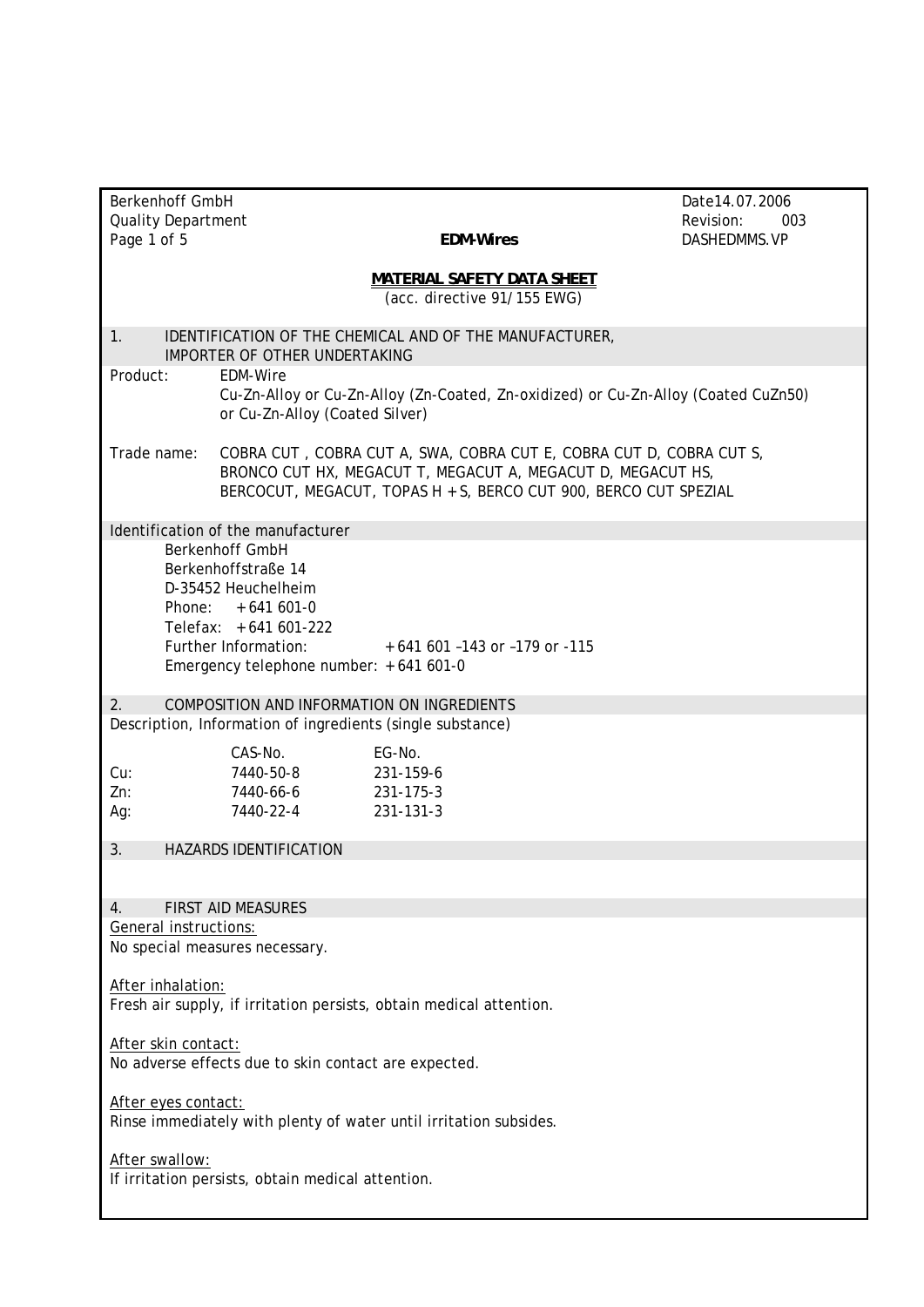| <b>Berkenhoff GmbH</b><br><b>Quality Department</b><br>Page 2 of 5                                                                                                                                                                                                                                                                                                                                                                  | <b>EDM-Wire</b> | 14.07.2006<br>Date:<br>Revision:<br>003<br>DASHEDMMS.VP |
|-------------------------------------------------------------------------------------------------------------------------------------------------------------------------------------------------------------------------------------------------------------------------------------------------------------------------------------------------------------------------------------------------------------------------------------|-----------------|---------------------------------------------------------|
| <b>FIRE-FIGHTING MEASURES</b><br>5.                                                                                                                                                                                                                                                                                                                                                                                                 |                 |                                                         |
| Suitable extinguishing media:<br>The material is not combustible. If packaging material, means of transportation or storeroom catch fire<br>the extinguishing media is to be adepted to the surroundings. Suitable are $CO2$ , dry chemical powder and<br>jet of water. Big fire is to be fight with jet of water or alcoholic resistent foam.<br>Extinguishing media which must not be used for safety reasons:<br>No restriction. |                 |                                                         |
| Special endanger through material, his burning products or arising gas:                                                                                                                                                                                                                                                                                                                                                             |                 |                                                         |
| Special fire-fighting safeguard clause:<br>Not necessary.                                                                                                                                                                                                                                                                                                                                                                           |                 |                                                         |
| ACCIDENTAL RELEASE MEASURES<br>6.                                                                                                                                                                                                                                                                                                                                                                                                   |                 |                                                         |
| <b>Personal Precautions:</b><br>Not necessary.                                                                                                                                                                                                                                                                                                                                                                                      |                 |                                                         |
| Environmental protections procedure:<br>No special procedure necessary.                                                                                                                                                                                                                                                                                                                                                             |                 |                                                         |
| Methods for cleaning up:<br>Mechanical pick-up.                                                                                                                                                                                                                                                                                                                                                                                     |                 |                                                         |
| Other instructions:<br>No dangerous substances layed off.                                                                                                                                                                                                                                                                                                                                                                           |                 |                                                         |
| 7.<br>HANDLING AND STORAGE                                                                                                                                                                                                                                                                                                                                                                                                          |                 |                                                         |
| Handling/Instructions for safety dealing:<br>No special procedures necessary.                                                                                                                                                                                                                                                                                                                                                       |                 |                                                         |
| Fire and explosion hazards:<br>No special procedures necessary, according to Point 5.                                                                                                                                                                                                                                                                                                                                               |                 |                                                         |
| Storage/Requirements for storerooms and container:<br>No special requirements.                                                                                                                                                                                                                                                                                                                                                      |                 |                                                         |
| Instructions for combined storage:<br>None.                                                                                                                                                                                                                                                                                                                                                                                         |                 |                                                         |
| Further statements for storage conditions:<br>None.                                                                                                                                                                                                                                                                                                                                                                                 |                 |                                                         |
|                                                                                                                                                                                                                                                                                                                                                                                                                                     |                 |                                                         |
|                                                                                                                                                                                                                                                                                                                                                                                                                                     |                 |                                                         |
|                                                                                                                                                                                                                                                                                                                                                                                                                                     |                 |                                                         |
|                                                                                                                                                                                                                                                                                                                                                                                                                                     |                 |                                                         |
|                                                                                                                                                                                                                                                                                                                                                                                                                                     |                 |                                                         |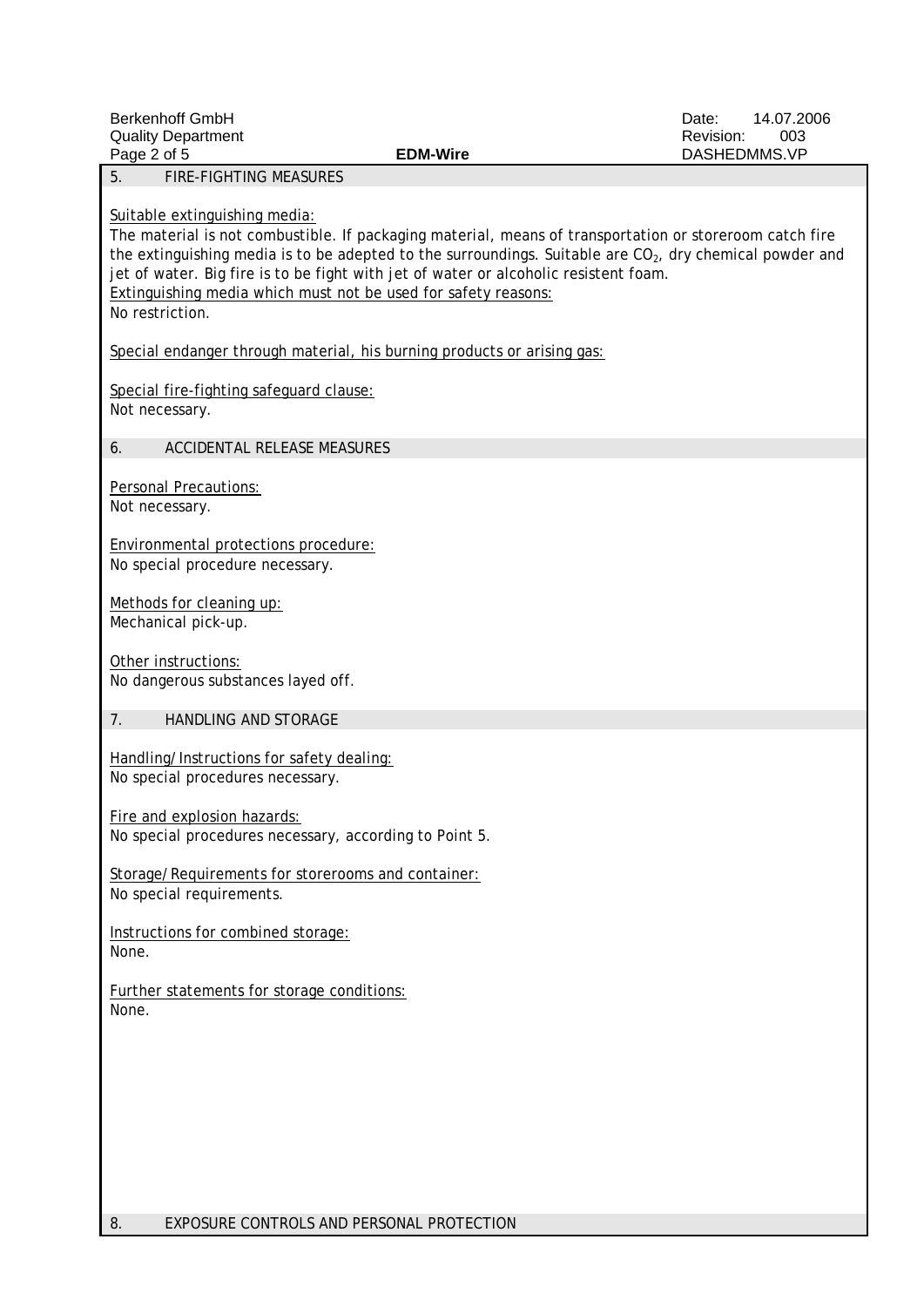| <b>Berkenhoff GmbH</b><br><b>Quality Department</b><br>Page 3 of 5                                                        |                                                  | <b>EDM-Wire</b>                                                    |                                   | Date:<br>Revision: | 14.07.2006<br>003<br>DASHEDMMS.VP |
|---------------------------------------------------------------------------------------------------------------------------|--------------------------------------------------|--------------------------------------------------------------------|-----------------------------------|--------------------|-----------------------------------|
|                                                                                                                           | Additional notice for technical equipment        |                                                                    |                                   |                    |                                   |
|                                                                                                                           |                                                  |                                                                    |                                   |                    |                                   |
|                                                                                                                           |                                                  | Ingredient with threshold value concerning work place to supervise |                                   |                    |                                   |
| CAS-No.                                                                                                                   | Substance designation                            | Method                                                             | Value                             | Unit               |                                   |
| 7440-50-8                                                                                                                 | copper                                           |                                                                    | 1 E 4                             | mg/m <sup>3</sup>  |                                   |
| 7440-50-8                                                                                                                 | copper - fume                                    |                                                                    | $0,1 A$ 4                         | mg/m <sup>3</sup>  |                                   |
| 7440-66-6                                                                                                                 | zinc oxide - fume                                |                                                                    | 5 A 4                             | mg/m <sup>3</sup>  |                                   |
| 7440-22-4                                                                                                                 | silver                                           |                                                                    | $0,1 \,E \,4$                     | mg/m <sup>3</sup>  |                                   |
| <b>Additional remarks:</b>                                                                                                | Base was the valid list of the date of issue.    |                                                                    |                                   |                    |                                   |
|                                                                                                                           | Personal protective equipment                    |                                                                    |                                   |                    |                                   |
| General instructions for protection and hygiene<br>Please note the usual precautions for the handling with chemicals.     |                                                  |                                                                    |                                   |                    |                                   |
| Respiratory protection:                                                                                                   |                                                  | Not necessary.                                                     |                                   |                    |                                   |
| Hand protection:                                                                                                          |                                                  | Not necessary.                                                     |                                   |                    |                                   |
| Eye protection:                                                                                                           |                                                  | Not necessary.                                                     |                                   |                    |                                   |
| Skin protection:                                                                                                          |                                                  | Not necessary.                                                     |                                   |                    |                                   |
|                                                                                                                           |                                                  |                                                                    |                                   |                    |                                   |
| During operation with this product for welding or brazing please note the corresponding industrial safety<br>regulations. |                                                  |                                                                    |                                   |                    |                                   |
| 9.                                                                                                                        | PHYSICAL AND CHEMICAL PROPERTIES                 |                                                                    |                                   |                    |                                   |
|                                                                                                                           |                                                  |                                                                    |                                   |                    |                                   |
|                                                                                                                           | Physical state, color and odour                  |                                                                    |                                   |                    |                                   |
|                                                                                                                           | Lump material (wire), brassy, no inherent odour. |                                                                    |                                   |                    |                                   |
| 9.3                                                                                                                       |                                                  |                                                                    |                                   |                    |                                   |
| <b>Alloy</b>                                                                                                              | Information on changes in the physical state     |                                                                    | Density at 20°C g/cm <sup>3</sup> |                    |                                   |
| COBRA CUT                                                                                                                 | Melting point/-range °C                          | 902 - 920                                                          | 8,4                               |                    | <b>Coulor</b>                     |
| COBRA CUT A                                                                                                               |                                                  | 902 - 920                                                          | 8,4                               |                    | light grey<br>bright silver       |
| COBRA CUT D                                                                                                               |                                                  | 970 - 1010                                                         | 8,7                               |                    | yellow-brown                      |
| <b>COBRA CUT E</b>                                                                                                        |                                                  | $902 - 920$                                                        | 8,4                               |                    | silver                            |
| <b>COBRA CUT S</b>                                                                                                        |                                                  | 970 - 1010                                                         | 8,7                               |                    | yellow-brown                      |
| <b>BRONCO CUT HX</b>                                                                                                      |                                                  | $910 - 965$                                                        | 8,5                               |                    | brown                             |
| <b>MEGACUT T</b>                                                                                                          |                                                  | 902 - 920                                                          | 8,4                               |                    | light grey                        |
| <b>MEGACUT A</b>                                                                                                          |                                                  | $902 - 920$                                                        | 8,4                               |                    | light silver                      |
| <b>MEGACUT D</b>                                                                                                          |                                                  | 970 - 1010                                                         | 8,7                               |                    | yellow brown                      |
| <b>MEGACUT HS</b>                                                                                                         |                                                  | 970 - 1010                                                         | 8,7                               |                    | yellow brown                      |
| <b>BERCOCUT</b>                                                                                                           |                                                  | $902 - 920$                                                        | 8,4                               |                    | gold                              |
| <b>MEGACUT</b>                                                                                                            |                                                  | $902 - 920$                                                        | 8,4                               |                    | gold                              |
| TOPAS H+S                                                                                                                 |                                                  | 910                                                                | 8,4                               |                    | yellow-brass                      |
| BERCO CUT 900                                                                                                             |                                                  | 910                                                                | 8,4                               |                    | gold                              |
| <b>BERCO CUT SPEZIAL</b>                                                                                                  |                                                  | 910                                                                | 8,4                               |                    | gold                              |
| Flammability (solid/gas): The material is not flammable.                                                                  |                                                  |                                                                    |                                   |                    |                                   |
| Solubility in/miscibility                                                                                                 |                                                  |                                                                    |                                   |                    |                                   |
| with water (at 20 $^{\circ}$ C):                                                                                          |                                                  | negligible g/l                                                     |                                   |                    |                                   |
| Explosion hazard:                                                                                                         |                                                  | No danger of explosion.                                            |                                   |                    |                                   |
|                                                                                                                           |                                                  |                                                                    |                                   |                    |                                   |
|                                                                                                                           |                                                  |                                                                    |                                   |                    |                                   |
| 10.                                                                                                                       | STABILITY AND REACTIVITY                         |                                                                    |                                   |                    |                                   |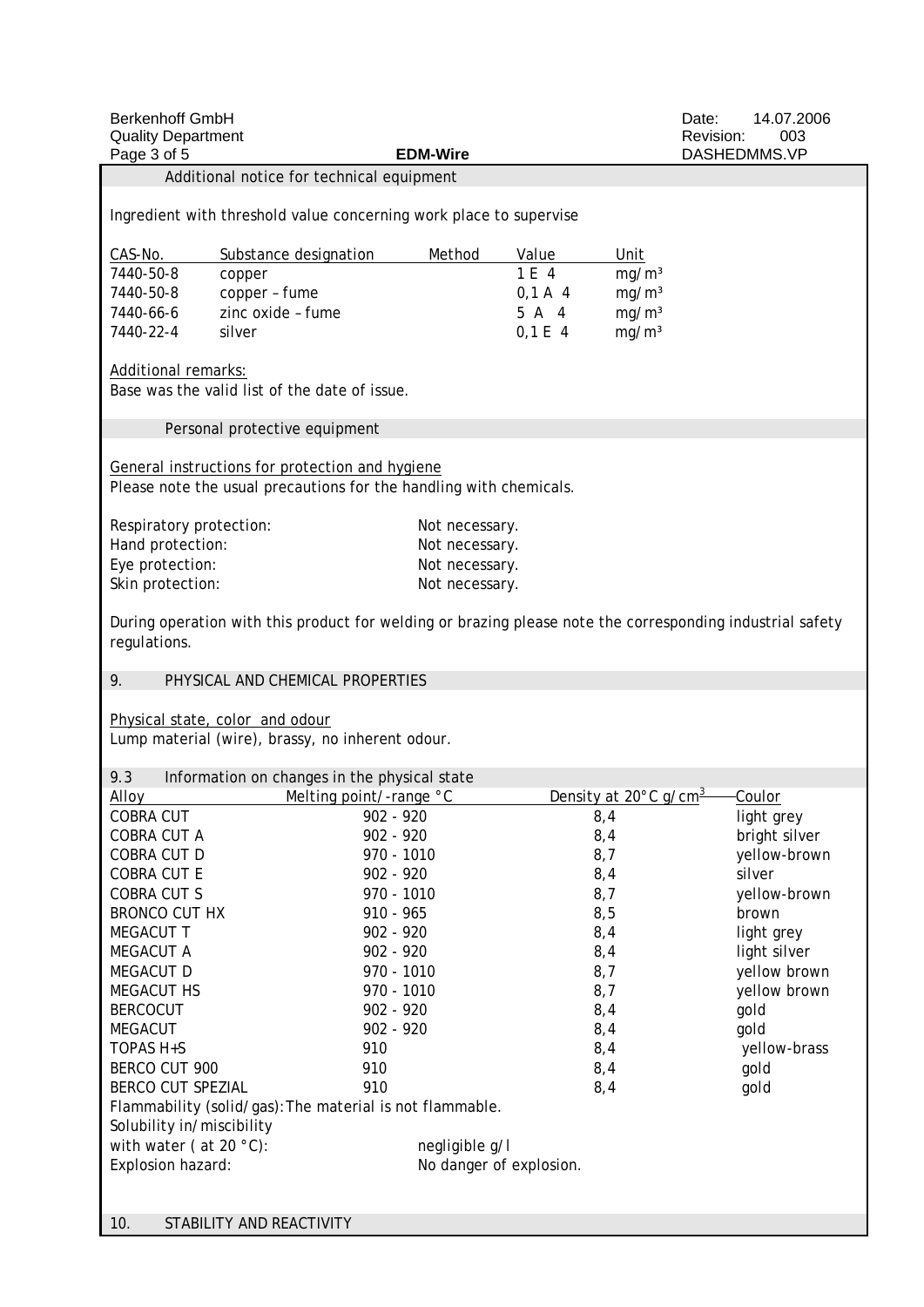| <b>Berkenhoff GmbH</b><br><b>Quality Department</b><br>Page 4 of 5<br><b>EDM-Wire</b>                                                                                        |                                                | Date:<br>Revision:<br>DASHEDMMS.VP | 14.07.2006<br>003 |
|------------------------------------------------------------------------------------------------------------------------------------------------------------------------------|------------------------------------------------|------------------------------------|-------------------|
| Thermal decomposition/Conditions to avoid<br>No decomposition at application as directed.                                                                                    |                                                |                                    |                   |
| Substances to avoid:<br>Incompatibility with Hg, $NH3$ , chloric gas and various acids.                                                                                      |                                                |                                    |                   |
| Hazardous decomposition products:<br>No hazardous decomposition products known.                                                                                              |                                                |                                    |                   |
| TOXICOLOGICAL INFORMATION<br>11.                                                                                                                                             |                                                |                                    |                   |
| Acute toxicity data:<br>Special symptom at animal experiment:                                                                                                                | None                                           |                                    |                   |
| Primary irritation effect: Skin:<br>Eye:                                                                                                                                     | No irritation effect.<br>No irritation effect. |                                    |                   |
| Sensitization:                                                                                                                                                               | None.                                          |                                    |                   |
| Additional toxicity information:<br>Appropriate dealing with and use as directed, the product is not unhealthy, according to our experience<br>and the existing information. |                                                |                                    |                   |
| No duty to mark the product, according to the EG-lists at final edition.                                                                                                     |                                                |                                    |                   |
| 12.<br>ECOLOGICAL INFORMATION                                                                                                                                                |                                                |                                    |                   |
| Grade of water-danger: nwg (VwVwS)<br>In general no water-danger.                                                                                                            |                                                |                                    |                   |
| 13.<br>DISPOSAL CONSIDERATIONS                                                                                                                                               |                                                |                                    |                   |
| Recommendation for the Product:<br>Collect residues and give back to the producer or scarp metal dealer. Not in household waste.                                             |                                                |                                    |                   |
| Recommendation for Waste package:<br>Disposal according to official regulations.                                                                                             |                                                |                                    |                   |
|                                                                                                                                                                              |                                                |                                    |                   |
|                                                                                                                                                                              |                                                |                                    |                   |
|                                                                                                                                                                              |                                                |                                    |                   |
|                                                                                                                                                                              |                                                |                                    |                   |
| 14.<br>TRANSPORT INFORMATION                                                                                                                                                 |                                                |                                    |                   |